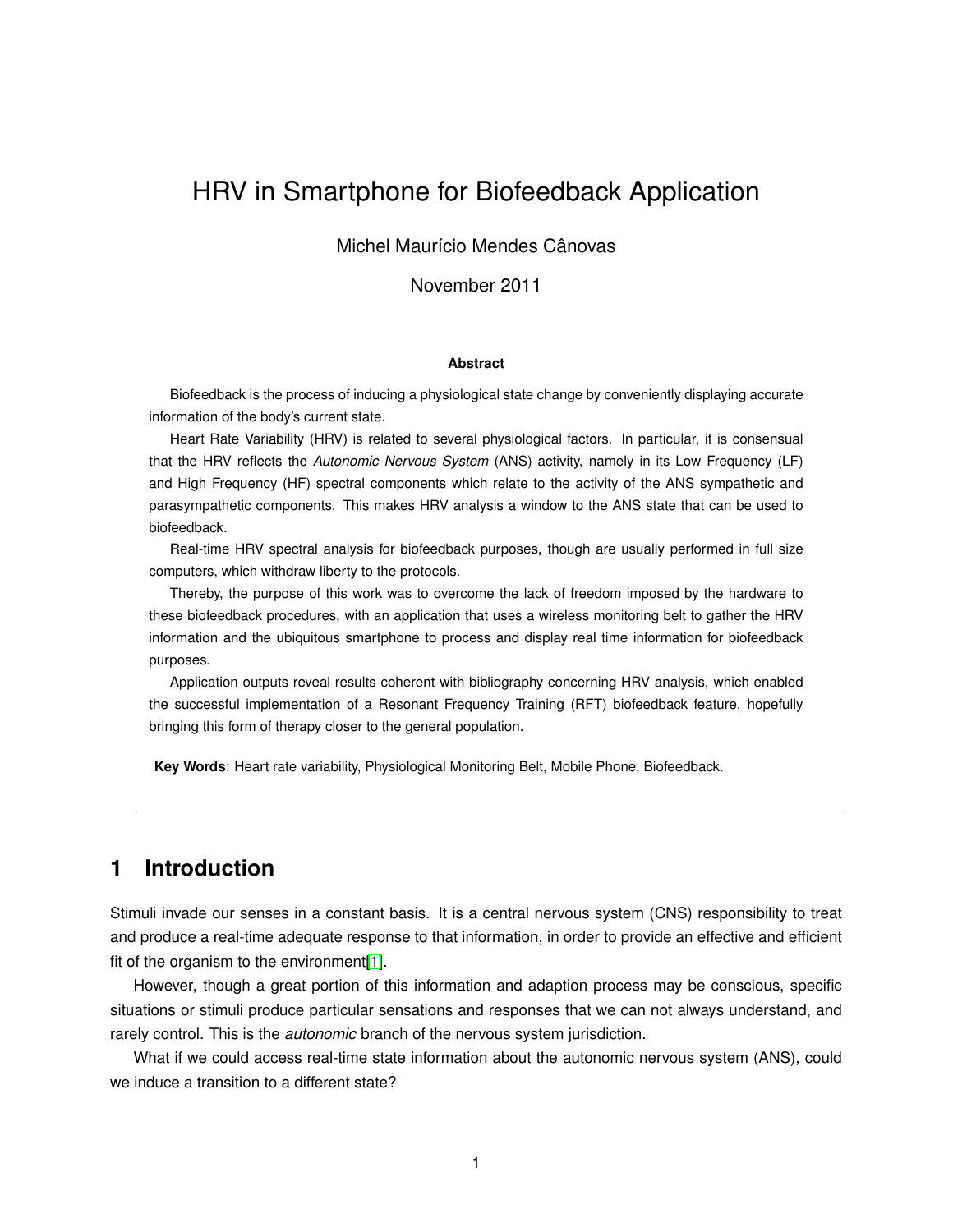Variations of the heart rate are directly related with the ANS through both its main efferent pathways: *Symphatetic* and *Parasymphatetic* nervous systems. Measuring or indirectly estimating the activity of the ANS can be valuable in the diagnosis of several pathologies.

In a first approach, abnormal heart rate variation patterns reflect malfunctions of the ANS, called *Dysautonomia*. These variations may also be related with malfunctions of other systems involving the ANS, such as the cardio-vascular or cardio-respiratory systems.

*Heart Rate Variability* (HRV) is nowadays one of the preferred non-invasive methods to assess and monitor the activity of the ANS[\[2\]](#page-9-1). However, as mentioned before, the ANS also depends on the *Central Nervous System* and therefore the HRV can be used to infer pathological or non pathological conditions related with brain. Several publications on the literature correlate the HRV with anxiety [\[3\]](#page-9-2), panic [\[4\]](#page-9-3) or *Attention Deficit Hyperactivity Disorder* (ADHD) [\[5\]](#page-9-4).

As an answer to our previous question, other field of research and clinical applications where HRV is used is *Biofeedback* (BF)[\[6\]](#page-9-5). Bio and Neuro feedback are frameworks where physiological information is provided, through appropriated computer user interfaces, mainly to help the improvement of brain features and skills, e.g. short term memory, or to help inducing changes on certain brain states, such as, relaxation or concentration.

## **2 Fundamentals and Background**

#### **2.1 Heart Rate Variability**

Heart rate Variability (HRV) is the variation over time of the period between two consecutive heartbeats, or correspondingly, the variation in the instantaneous heart rate. It is thought to reflect the heart's ability to adapt to changing circumstances by detecting and quickly responding to unpredictable stimuli. Its analysis is the ability to assess overall cardiac health and state of the ANS which is responsible for regulating cardiac activity[\[7\]](#page-9-6).

Generally, in a spectrum calculated from short-term recordings (no more than 5 minutes), three main components are distinguished: very low (VLF;  $\leq 0.04HZ$ ), low (LF;  $0.04 - 0.15Hz$ ) and high (HF;  $0.15 0.4Hz$ ) frequency components[\[2,](#page-9-1) 8-[10\]](#page-10-0).

The HF component is mainly composed by efferent vagal activity, proven by clinical and experimental observations of autonomic maneuvers such as electrical vagal stimulation, muscarinic receptor blockade and vagotomy[\[2,](#page-9-1) [10–](#page-10-0)[12\]](#page-10-1). Less consensual is the interpretation of the LF component which is considered as marker of sympathetic modulation for some and as a parameter that is composed by both sympathetic and vagal activity for others. This discrepancy is due to the fact that a decrease in the absolute power of the LF component is observed in some conditions associated with sympathetic excitation. Consequently, the LF/HF ratio is considered by some investigators to mirror sympathovagal balance or to reflect the sympathetic modulations[\[2\]](#page-9-1).

#### **2.2 Autoregressive (AR) model spectral analysis**

AR modeling uses the time history of a signal to extract important information. The model predicts the current values of a time series from its past values, assuming that the most recent data contain more information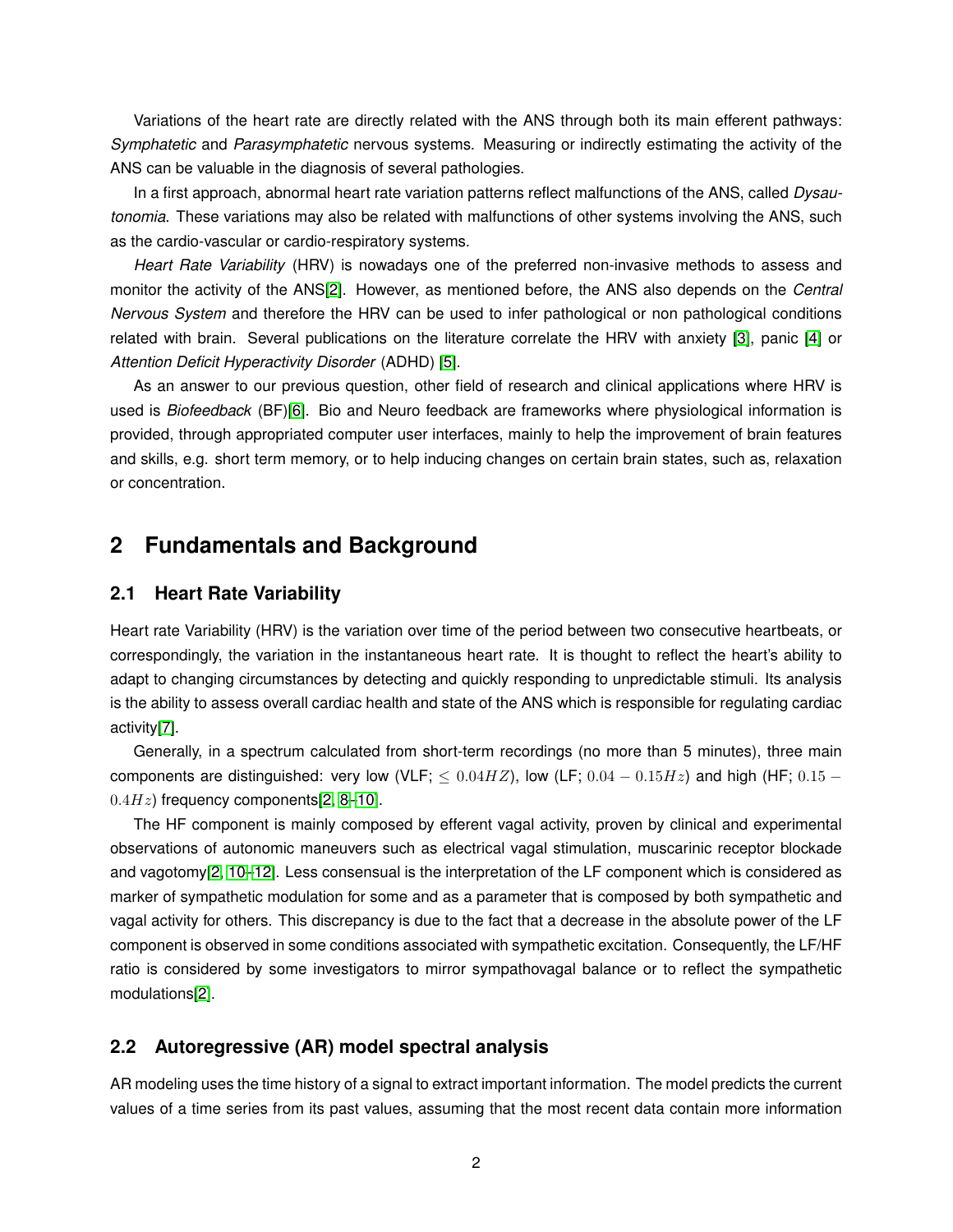than the older, and that each value of the series can be predicted as a weighted sum of the previous values of the series, plus an error term, being defined as:

$$
x[n] = \sum_{i=1}^{M} a_i x[n-i] + \epsilon[n] \tag{1}
$$

where  $x[n]$  is the current value of the time series,  $a_1,...,a_M$  are the weighting AR coefficients, M is the model order, and  $\epsilon[n]$  the difference between the predicted value and the current value at this point, i.e. the prediction error. The AR model determines an analysis filter, through which the time series is filtered. If we manipulate the equation, we get the filter with an impulse response  $[1, -a_1, ..., -a_M]$ , that produces the prediction error sequence(PES)  $\epsilon[n]$ .

The AR coefficients are calculated in order to minimize the PES using the least squares minimization technique. Having the AR coefficients, the spectrum of the modeled time series,  $R(e^{j\omega})$  is obtained by multiplying the PES variance with the square of the transfer function  $H(e^{j\omega})$  of the filter:

$$
R(e^{j\omega}) = |H(e^{j\omega})|^2 \sigma_p^2
$$
  
= 
$$
\frac{\sigma_p^2}{|1 - a_1 e^{-j\omega} - \dots - a_M e^{-jM\omega}|^2}
$$
 (2)

The highest the  $M$  chosen, the better will the identified model fit the measurements. The frequency resolution grows with  $M$ , however, a greater  $M$  means a greater computational effort and less robust power estimates. So here must be a compromise in order to choose the ideal model order.

#### **2.3 Data acquisition: monitoring belt and** *Android* **device**

The data acquisition is made using a Zephyr BioHarness<sup>®</sup> physiological monitoring belt that communicates via Bluetooth<sup>®</sup> with an Android OS running mobile device (mobile phone or tablet), in which all the signal processing and display is done. The belt is able to measure the body temperature, posture, acceleration, heart and breathing rates, electrocardiogram (ECG), R to R period, which is the one we use, amongst other. The signal is sampled at 18 Hz, and transmitted to the mobile device every second. The device then stores and processes the signal displaying its real-time varying power spectrum.

### **3 Biofeedback**

The process is one of displaying involuntary physiological processes, and learning to voluntarily influence those monitored and "fed back" processes by making changes in cognition. This provides a visible and experiential demonstration of autonomic functions for improving health. The term was coined in 1969 to describe laboratory procedures, developed almost 30 years earlier, in which subjects learned to modify heart rate, blood flow and other physiologic functions that were not normally thought of as consciously controllable[\[13,](#page-10-2) [14\]](#page-10-3). McKee[\[14\]](#page-10-3), even states that *"feedback itself has been present through much of human history, particularly through the use of mirrored surfaces to practice the expression of emotion"*.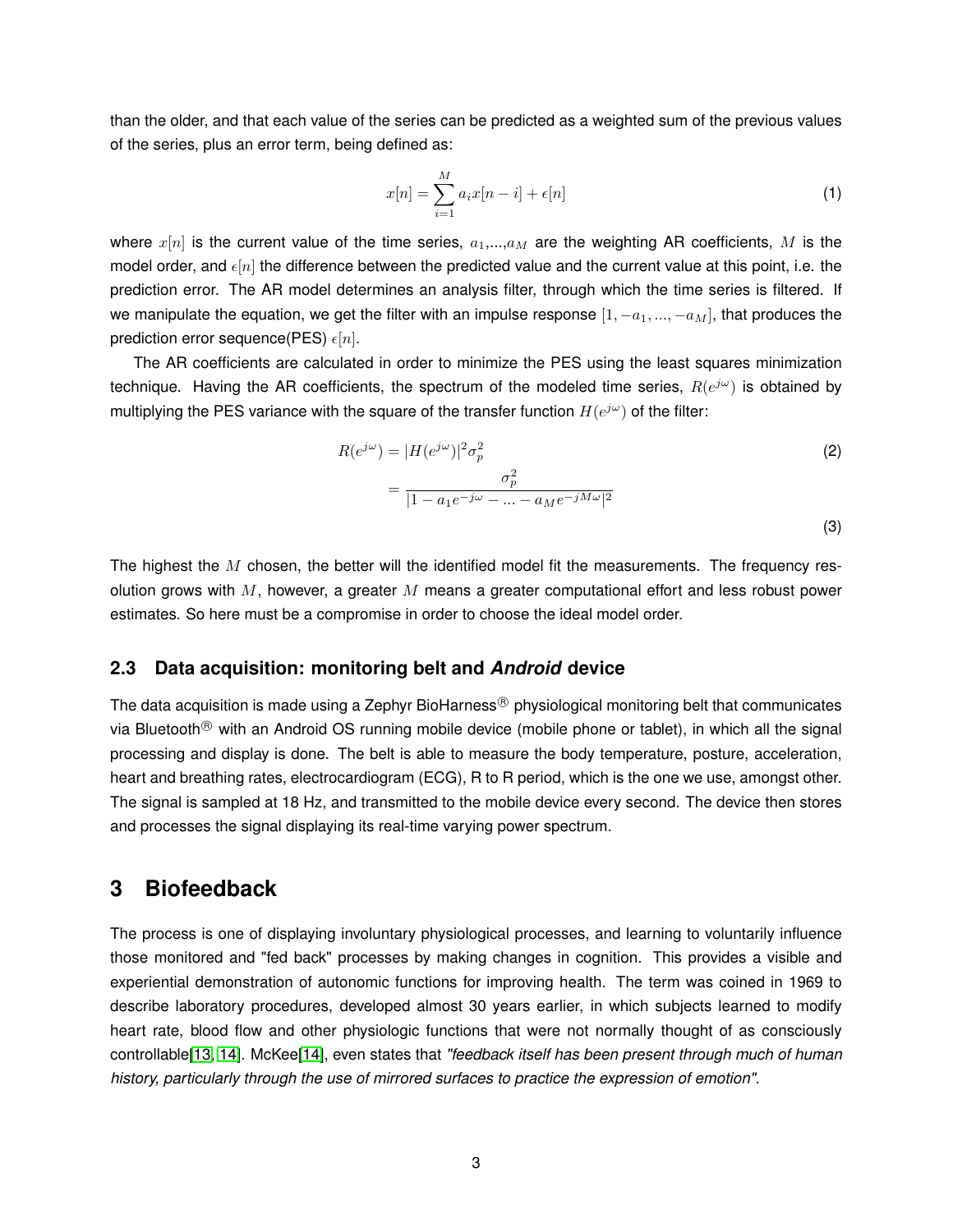One or more physiological processes are monitored by biofeedback instruments as they measure and transform that information into simple, direct, immediate, human readable/sensible signals. Typically, biofeedback equipment is noninvasive and current computerized instruments can provide simultaneous displays and recordings of multiple channels of physiologic information. This enables the individual being monitored to change some physiologic process under the biofeedback equipment guidance. The number of sessions needed may vary from a few to 50 or more, depending on the individual and the disorder. Normally, though, the great majority of patients obtain benefit in 8 to 12 sessions[\[14,](#page-10-3) [15\]](#page-10-4).

HRV biofeedback is designed to control oscillatory variability in heart rate, thus exercising and focusing in the physiological control mechanisms of the own body. Generally, other biofeedback methods influence these pathways more indirectly by teaching people to control tonic level of various physiological functions (as muscle tension, finger temperature, heart rate, blood pressure, etc.). However, controlling tonic levels is noticeably more difficult than learning to increase HRV[\[16\]](#page-10-5). Moreover, HRV feedback is much simpler and straightforward to learn and use, compared to neurofeedback, which facilitates rapid improvement[\[17\]](#page-10-6).

Whenever the cardiovascular system is stimulated (by anything: physical exercise emotionally-relevant events or even thoughts, changes in posture or head tilt, breathing, etc.), a set of oscillations takes place which gradually decrease in amplitude over time. This oscillations are caused by the interplay of heart rate and blood pressure, and baroreflex mechanism[\[18\]](#page-10-7).

Depending on the timing of the stimulus (*i.e.*, if it comes when the heart rate is rising or falling), if the system is stimulated at the resonant frequency, its effects will either smooth the amplitude of the heart rate or oscillation or augment it. When a person breathes at sensibly 6 breaths per minute (the resonant frequency), due to phase relationships between heart rate and blood pressure at this frequency, the respiratory stimulus causing heart rate to rise occurs precisely at the same time as the baroreflex impulse causing heart rate to rise. The same occurs in the inverse direction, causing heart rate to fall. This causes a persistence of the augmented heart rate oscillation at the resonant frequency. At this frequency, and only at this frequency, heart rate and respiration are perfectly in phase with each other and heart rate oscillations become very large. Additionally, heart rate and blood pressure oscillate in perfectly opposite directions. This means that the baroreflexes are stimulated with every breath, causing an increase in heart rate oscillations[\[18\]](#page-10-7).

The stimulation of the baroreflex with every breath, as in the exercise of any reflex, leads to an evolution of the reflex, making it more efficient. Lehrer and Vaschillo[\[18\]](#page-10-7) found that in healthy people practicing HRV biofeedback daily for about three months, the gain in resting baroreflex increases (*i.e.*, a bigger change in heart rate for each mm Hg change in blood pressure), which means a stronger modulation of blood pressure[\[18\]](#page-10-7).

There are a few HRV training strategies which can be used to increase cardiac variability in a health enhancing way including psychophysiological or heart rhythm coherence feedback, or oscillatory biofeedback, and resonant frequency training (RFT)[\[17,](#page-10-6) [19,](#page-10-8) [20\]](#page-10-9).

### **4 System architecture**

The application hereby presented is basically composed by three main parts: the bluetooth connection, for data exchange; the signal processing; and the processed data display. These are directly associated with the three biofeedback cycle intervenients: the monitoring device, the smartphone and the subject (see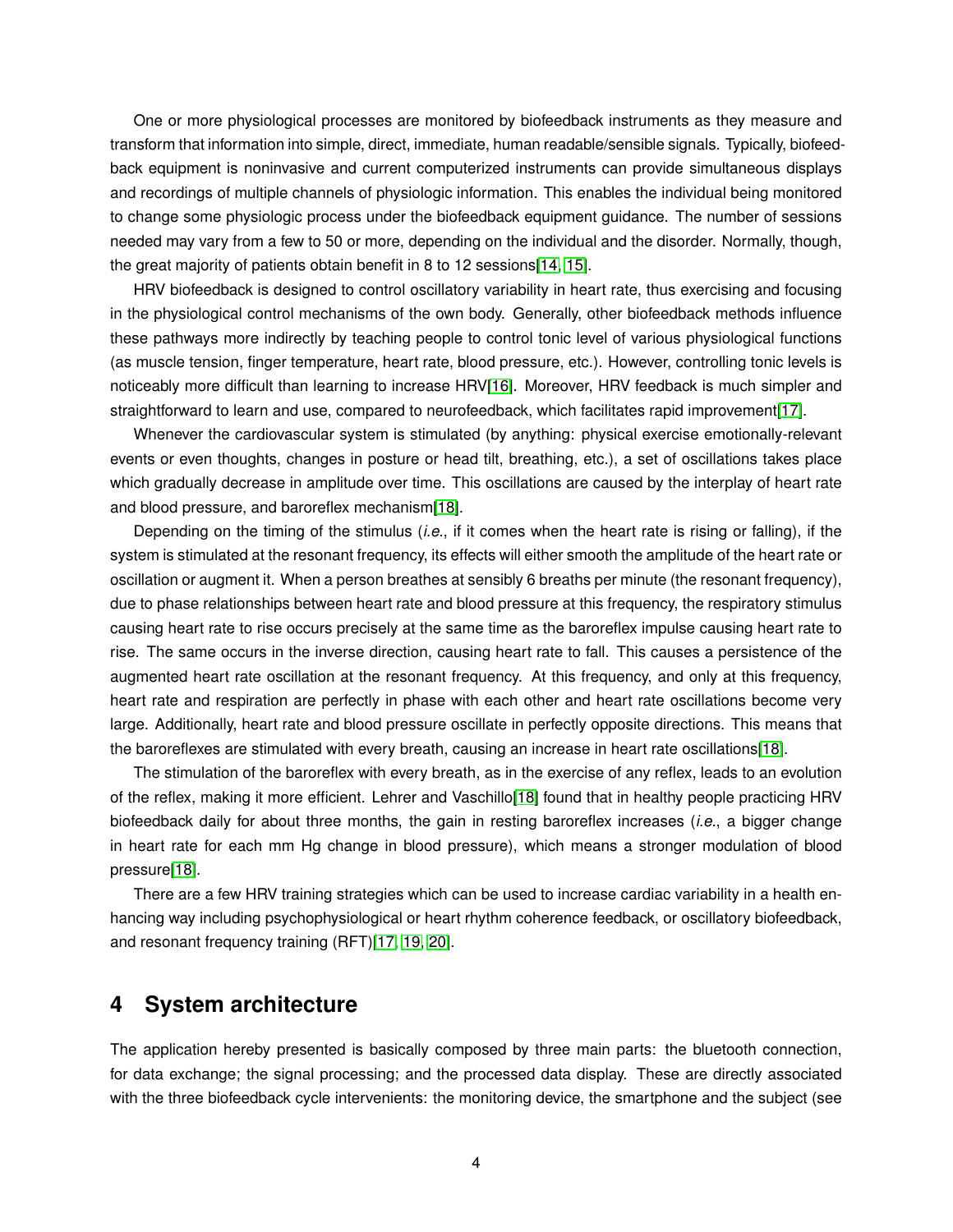

<span id="page-4-0"></span>Figure 1: System architecture.

Figure [1\)](#page-4-0).

The system is composed by a Zephyr BioHarness $\mathcal{B}$  belt able to acquire physiological data. This device communicates via Bluetooth<sup>®</sup> with the client application running in an Android OS enabled device, where all the signal processing and displaying is done. Among other physiological data the BioHarness® device is able to acquire the R-R interval data at a sampling frequency of  $18Hz$ .

To limit the required computation time, the signal is downsampled, this allows the assessment of the spectral information in the range of interest while maintaining a low model order. This downsampling is preceded by a first order low pass filtering (cutoff  $0.6Hz$ ), to avoid aliasing artifacts.

The maximum frequency that contain ANS information is below 0.5 Hz [\[2\]](#page-9-1). This means that, satisfying the Nyquist sampling theorem, the signal can be downsampled by a factor superior to ten, to a sampling frequency of 1.2 Hz, and still possess the information needed [\[21\]](#page-10-10).

Having all these routines implemented in the device all that has to be done is to receive the signal, store it until enough data is collected, then filter, downsample, calculate the AR filter parameters, and choose the number of points to plot when generating the power spectrum, and re-do it over time as new data enters the window. It then displays the real-time R-R interval data, spectra and LF and HF percentage, as shown in Figure [2.](#page-5-0)

## **5 Application Testing and Outputs**

Although the HRV analysis alone is not the main focus of this application, in order to grant that it properly fulfills its purposes, namely display the correct information for biofeedback features, HRV spectral analysis made with the system, as it is built, has to lead to results physiologically coherent, thus consistent with studies in bibliography.

A study made by Pagani *et al.*[\[8\]](#page-9-7) may serve as a simple test to the system reliability. In this study, the HRV of several experimental subject is analyzed in the frequency domain during two different circumstances: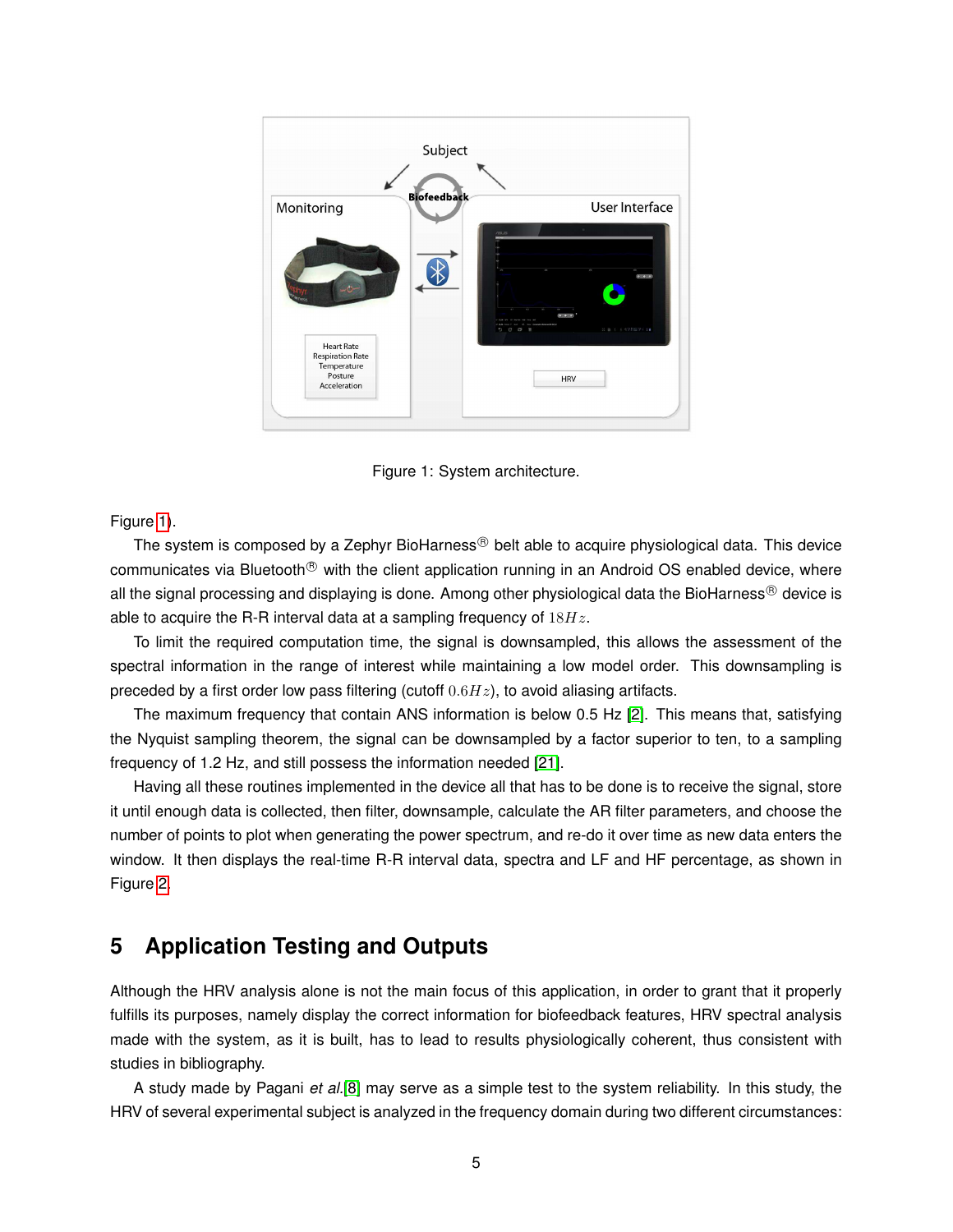| <b>HRV App</b>                                                        |                        |                           |     |
|-----------------------------------------------------------------------|------------------------|---------------------------|-----|
| 1200                                                                  |                        |                           |     |
| 1000                                                                  |                        |                           |     |
| RR-Interval (ms)<br>ခြို့ မြန်မာရေး                                   |                        |                           |     |
| 400                                                                   |                        |                           |     |
| 80                                                                    | 90<br>Elapsed time (s) | 100                       | 110 |
|                                                                       |                        |                           |     |
|                                                                       |                        | HF                        |     |
| Power Spectrum (msec^2/Hz)<br> <br> <br>  Spectrum (msec^2/Hz)<br>  S |                        | LF/HF                     |     |
| 0.2<br>Frequency (Hz)<br>0.3<br>0.1                                   | 0.4<br>$\alpha$<br>n   |                           |     |
| Тепр 349<br>57 Resp Rate 19.2<br>LF 79.1%<br><b>BPM</b>               |                        |                           |     |
| HF 20,9% Posture 91 Accel<br>Status Connected!<br>0.05                |                        |                           |     |
| 曰<br>≣<br>11                                                          |                        | <b>E + B B 20h20</b> + V1 |     |

<span id="page-5-0"></span>Figure 2: Display representation

rest and 90° head up tilt.

This study shows that the HRV spectra has a distinct and very characteristic behavior in each of the two circumstances (see figure [3\)](#page-5-1). At rest, the presence of two major spectral components is very clear, the LF and HF components. The LF component is slightly predominant with a LF/HF ratio around 3.6.

During tilt the results show a great change, revealing a largely predominant LF component with an HF component barely present. Consequently the LF/HF ratio increases to a value around 21.



<span id="page-5-1"></span>Figure 3: R to R interval series (top panel): tachogram at rest and during 90° head up tilt. AR spectra of the above time series (bottom panel), (From [\[8\]](#page-9-7)).

Lombardi *et al.*[\[22\]](#page-10-11) found very similar results in a study made ten years later.

Figure [4](#page-6-0) shows the display of the system during rest and  $90^\circ$  head up tilt. Results are in agreement with those found by Pagani and Lombardi. Similar results were found through the orthostatic test, as shown in Figure [5.](#page-6-1)

Regarding the biofeedback features, as explained in the beginning of the last chapter, the *Real Time HRV Analysis* tool not only serves as an immediate display of the system potentialities but can also be used for biofeedback purposes. HRV training strategies similar to heart rhythm coherence can be easily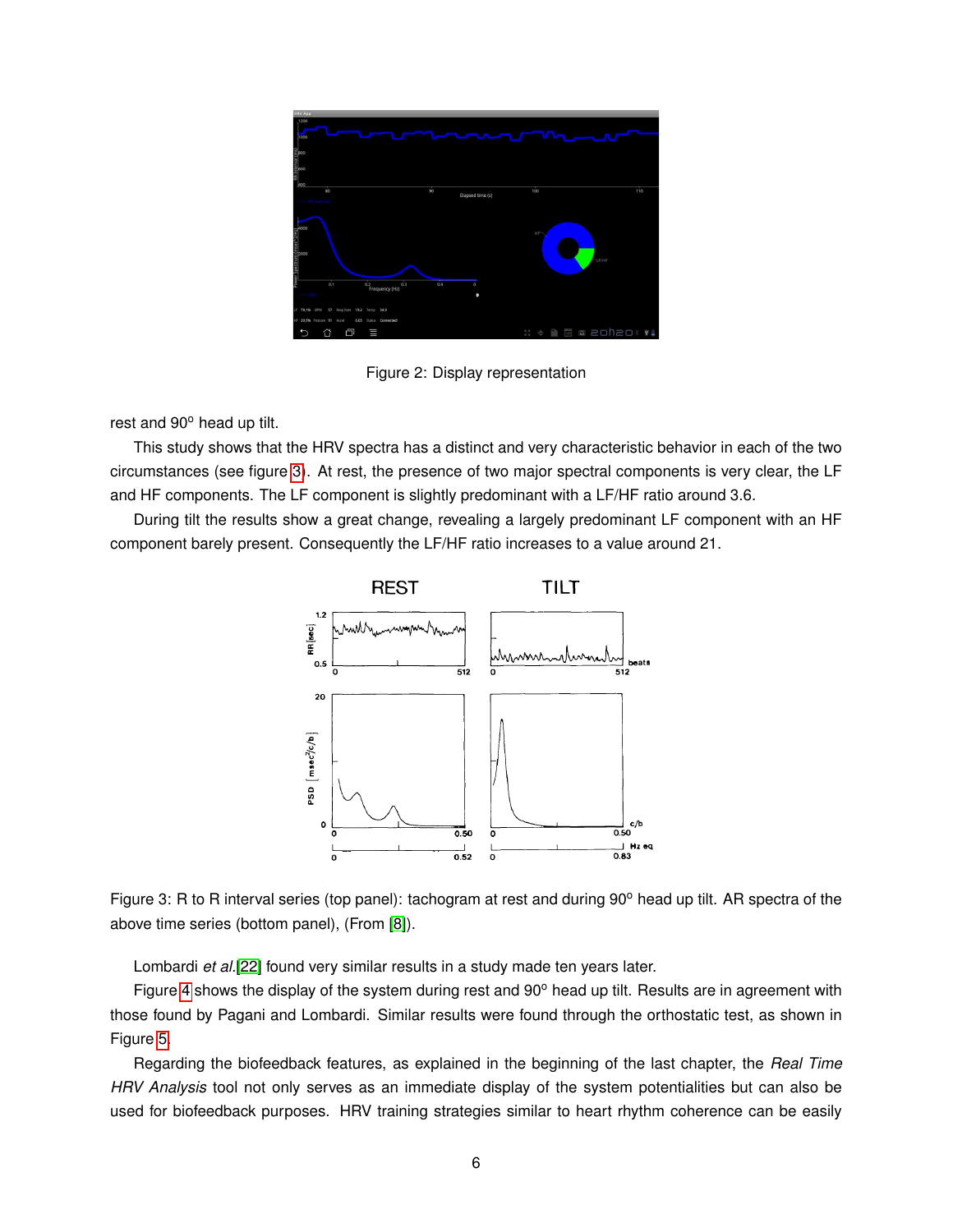

Figure 4: Display during (A) rest and (B) 90° head up tilt.

<span id="page-6-0"></span>

<span id="page-6-1"></span>Figure 5: Orthostatic test results.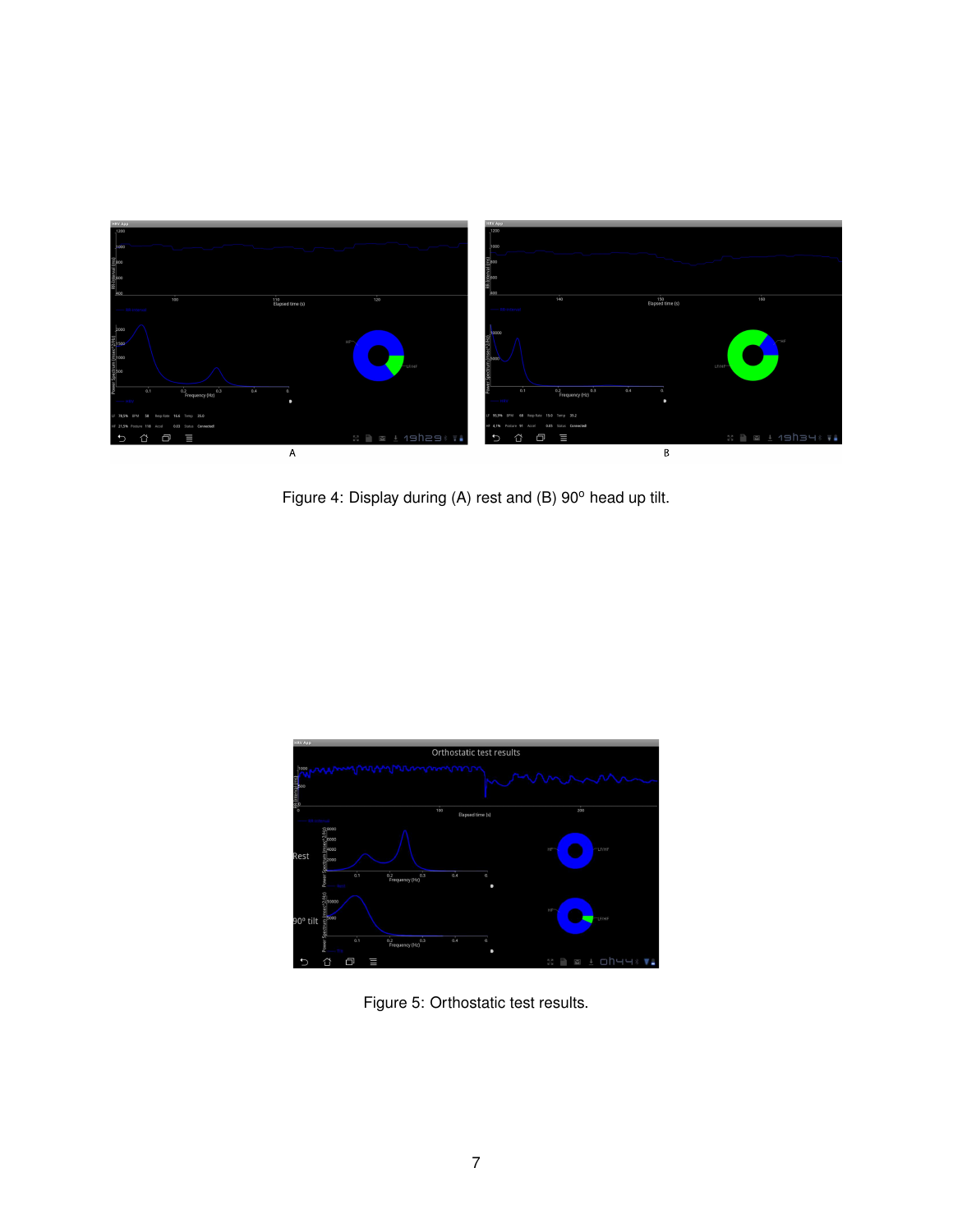reproduced, since the real time R-R interval is displayed. Figure [6](#page-7-0) shows the display during a procedure where the subject was told to try and produce the highest oscillations in his heart rate by controlling the respiration rate.



<span id="page-7-0"></span>Figure 6: HRV oscillation

Moreover, in the *RF Biofeedback Training* functionality, results clearly show that the HRV total spectrum power increases at breathing frequencies near  $0.1Hz$ , as expected. Figure [7-](#page-8-0)A illustrates the application status when the subject starts the biofeedback training and is not yet breathing at the blue bar's pace, in opposition to the results after a brief period of training (Figure [7-](#page-8-0)B).

It can also be seen, from the second green bar, that the shape of the R-R interval series approximates a sinusoidal wave, and that the oscillations are higher than in the beginning of the session.

However, although this results meet the expectations regarding the bibliography they were produced after only two training sessions. It is possible that more expressive results can be found after a higher number of longer sessions.

## **6 Conclusion**

The description of a system designed to perform wireless real-time HRV assessment for biofeedback purposes was presented. The main goal was to take this alternative way of treatment out of the lab with good results.

Certain conditions like stress, fatigue or anxiety, among a variety of others mentioned throughout this thesis, highly related to modern lifestyles, can be considerably eased if not even cured/controled with HRV biofeedback techniques. Yet, in-lab training sessions may not be enough for the complete understanding and mastering of the mechanisms involved in the physiological changes at aim during biofeedback.

The architecture, combining the Zephyr® BioHarness monitoring belt, communicating via Bluetooth® connection, with a signal processing smartphone, successfully solves the mobility issue enabling the realtime HRV assessment in time and frequency domains. Thus, not only does it open the window of investigation of new methodologies of psychophysiological self-regulation using HRV information, but also, albeit not the main purpose of the system, of the HRV itself.

Test results are in agreement with the expected from procedures documented in bibliography, showing the system's ability, not only to detect the LF and HF components of HRV, but also to do so reliably and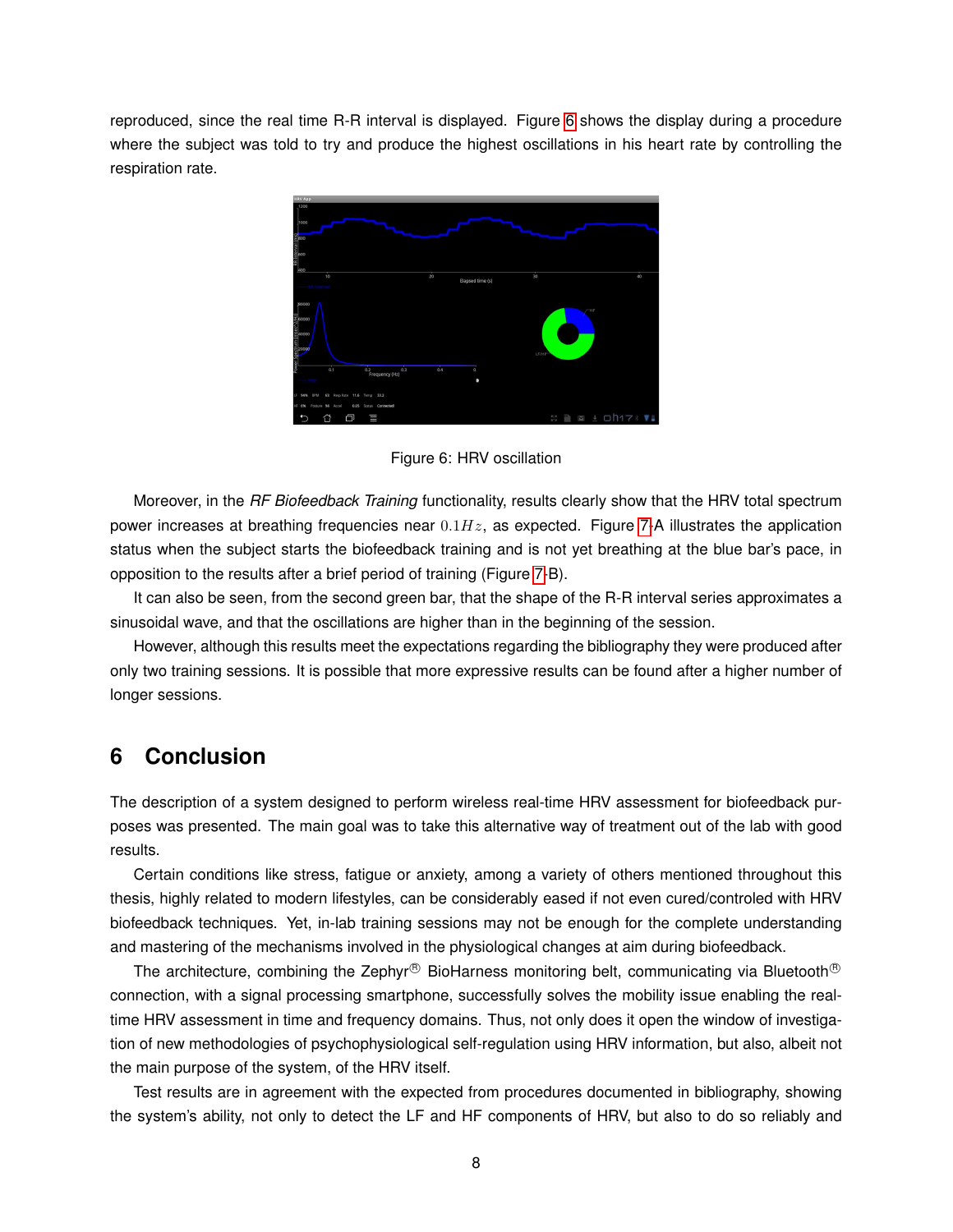

<span id="page-8-0"></span>Figure 7: Display during RFT biofeedback session: (A) in the very beginning, (B) after a while breathing at the resonant frequency.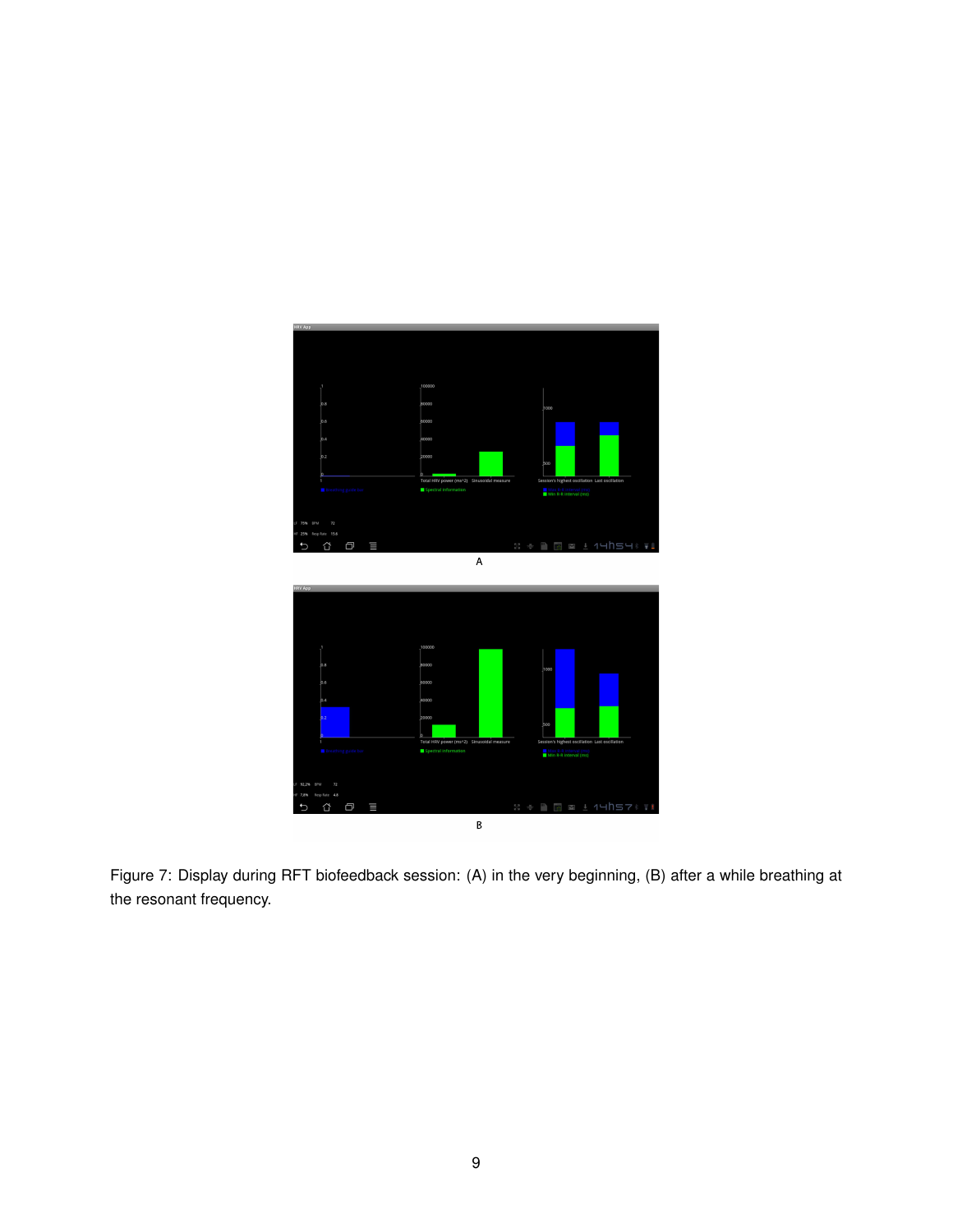in agreement with physiology. The designed user interface simplifies the biofeedback process and results show that as much as two training sessions already produce noticeably higher HRV oscillations.

Now that the mobility is no longer a hindrance, features such as biofeedback games, which are available for personal computers, where a physiological state change has to be achieved in order to succeed, should become a reality in smartphones. Pattern recognition might be used to predict and alert imminent dangerous psychophysiological states, and integration of this kind of information with other platforms, like actigraphy, for instance, might be used for sleep staging purposes; all this in a real-time mobile basis. At long last, further applications of this system are endless.

In conclusion, even though some of the mentioned pathologies might have an established and consensual treatment, an alternative as HRV biofeedback, that turns towards self-healing using the least resources, either economic or pharmacological, should always be preferable. For that to be achieved, a system such as the one here presented should be seen as a first step regarding the evolution of such methodologies, taking them from indoors to the patient's pocket.

### **References**

- <span id="page-9-0"></span>[1] G. Tortora and B. Derrickson, *Principles of Anatomy and Physiology*. John Wiley & Sons, 12 ed., 2008.
- <span id="page-9-1"></span>[2] T. F. of the European Society of Cardiology, the North American Society of Pacing, and Electrophysiology, "Heart rate variability: standards of measurement, physiological interpretation, and clinical use," *Circulation*, vol. 93, pp. 1043–1065, 1996.
- <span id="page-9-2"></span>[3] C. M. M. Licht, E. J. C. de Geus, R. van Dyck, and B. W. J. H. Penninx, "Association between anxiety disorders and heart rate variability in the netherlands study of depression and anxiety (nesda).," *Psychosom Med*, vol. 71, no. 5, pp. 508–18, 2009.
- <span id="page-9-3"></span>[4] B. H. Friedman and J. F. Thayer, "Autonomic balance revisited: Panic anxiety and heart rate variability," *Journal of Psychosomatic Research*, vol. 44, no. 1, pp. 133 – 151, 1998.
- <span id="page-9-4"></span>[5] N. Borger, J. van Der Meere, A. Ronner, E. Alberts, R. Geuze, and H. Bogte, "Heart rate variability and sustained attention in adhd children," *Journal of Abnormal Child Psychology*, vol. 27, pp. 25–33, 1999. 10.1023/A:1022610306984.
- <span id="page-9-5"></span>[6] A. for Applied Psychophysiology and Biofeedback, "About biofeedback." [http://www.aapb.org/](http://www.aapb.org/consumers_biofeedback.html) [consumers\\_biofeedback.html](http://www.aapb.org/consumers_biofeedback.html), December 2009.
- <span id="page-9-6"></span>[7] U. Rajendra Acharya, K. Paul Joseph, N. Kannathal, C. Lim, and J. Suri, "Heart rate variability: a review," *Medical and Biological Engineering and Computing*, vol. 44, no. 12, pp. 1031–1051, 2006.
- <span id="page-9-7"></span>[8] M. Pagani, F. Lombardi, S. Guzzetti, O. Rimoldi, R. Furlan, P. Pizzinelli, G. Sandrone, G. Malfatto, S. Dell'Orto, and E. Piccaluga, "Power spectral analysis of heart rate and arterial pressure variabilities as a marker of sympatho-vagal interaction in man and conscious dog," *Circulation Research*, vol. 59, no. 2, pp. 178–193, 1986.